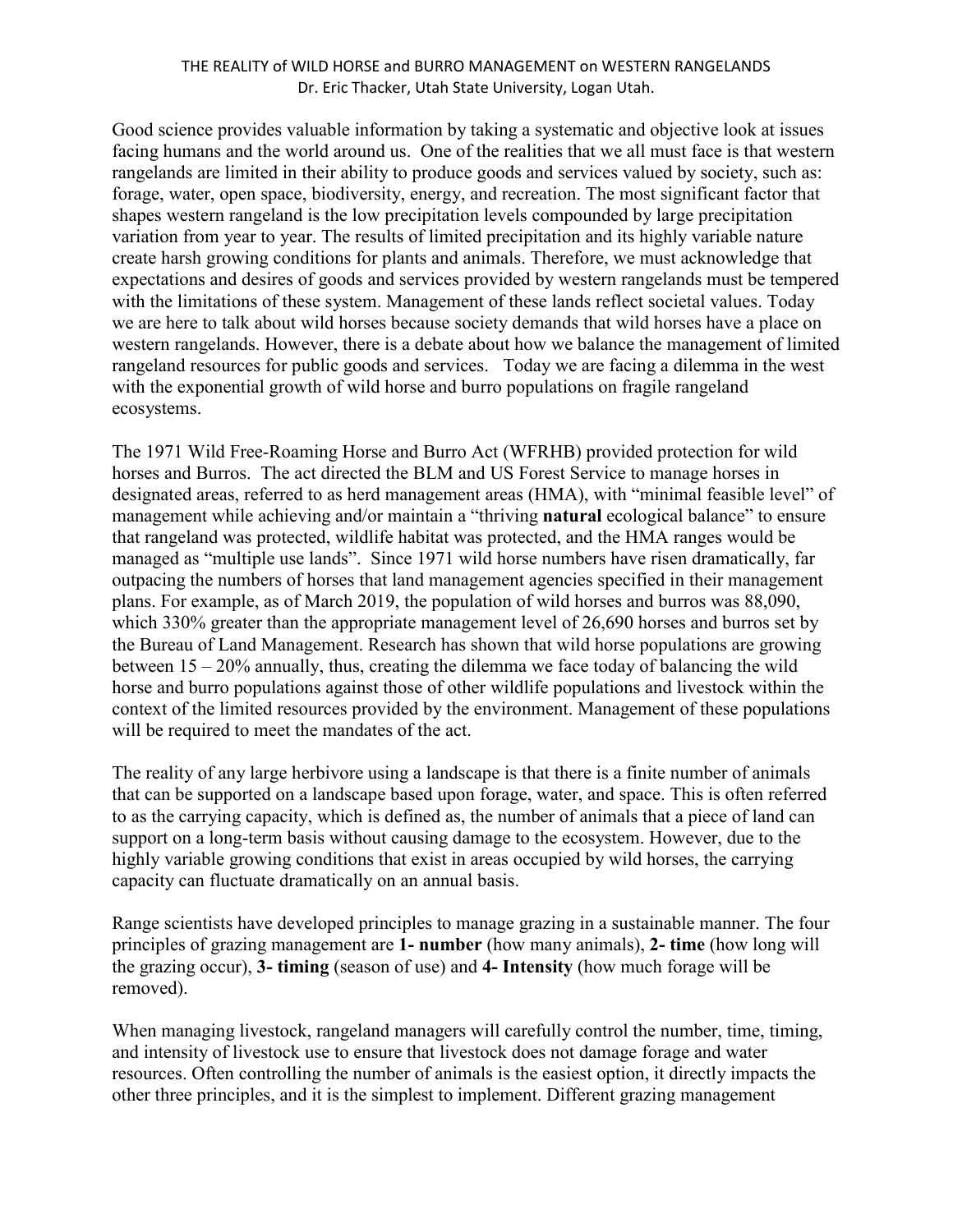strategies can be implemented to vary time, timing, or intensity to for different objectives. For example, range managers can alter the timing of grazing to give plants rest during critical growth stages, or managers may shorten the grazing season to provide a portion of the growing season for the forage to rest or recovery.

Similarly, wildlife managers manage wildlife populations to ensure the long-term stability of populations by ensuring sustainability of wildlife habitat. Wildlife managers manage populations with hunting seasons to remove excess animals, and hunting pressure can be used to move wildlife species such as elk and bison around the landscape or from areas where they may be causing problems. Additionally, native wildlife also have predators that can regulate populations, providing natural checks and balances that help control populations, which in turn protects the habitat.

Wild horses present a unique management challenge because they are free-roaming animals that have no natural predators, and therefore, they lack an ecological population regulatory mechanisms to limit populations. Therefore, if left unmanaged populations will grow rapidly until forage resources are limited and individual horse fitness declines, thus negatively affecting, pregnancy rates, foal survival, adult survival, and limiting population growth. However, this creates a catastrophic scenario because by the time horse - fitness declines enough to curb population growth, the forage and water resources of the rangelands have been lost or severely degraded. This will mean that all other uses of these rangelands will be limited or lost. This will negatively impact things like wildlife habitat, biodiversity, recreation, and forage production. It could also spell disaster for sensitive or threatened wildlife species such as the desert tortoise and greater sage-grouse. Managing free-roaming wild horses and burros is difficult because range managers cannot manage time, timing, or intensity of wild horse grazing. So land managers are only able to manage grazing by controlling numbers of horses and burros. Therefore, managing wild horse populations is one of the most critical aspects of wild horse management to maintain a "thriving natural ecological balance." The 1971 wild horse and burro act recognized the need to manage populations and provided tools to do so. Therefore, it is imperative that land managers have the ability to manage the numbers of wild horses to ensure sustainable management, but to accomplish this, the status quo will not work. There is a need for a shift in wild horse management paradigms.

The reality is that rangelands are already showing signs of degradation due to excess wild horses. There is a preponderance of evidence concluding that excess wild horses cause rangeland degradation. Research has concluded that too many horses will lead to reduced grass, forb, and brush cover, which leads to more bare-ground, soil loss, and loss of forage. This also reduces the quality and quantity of wildlife habitat, negatively impacting wildlife populations. Excess wild horses and burros also have negative impacts on water resources important for wildlife in arid regions. As daily temperatures increase, wild horses occupy water holes more frequently and displace native wildlife such as pronghorn, elk, and bighorn sheep. Research has shown that the presence of wild horses reduced the diversity and species richness of all native wildlife species found using water holes. Excess wild horses are currently causing ecological damage and displacing native wildlife. If populations continue to grow exponentially, rangeland and wildlife damage will increase exponentially as well.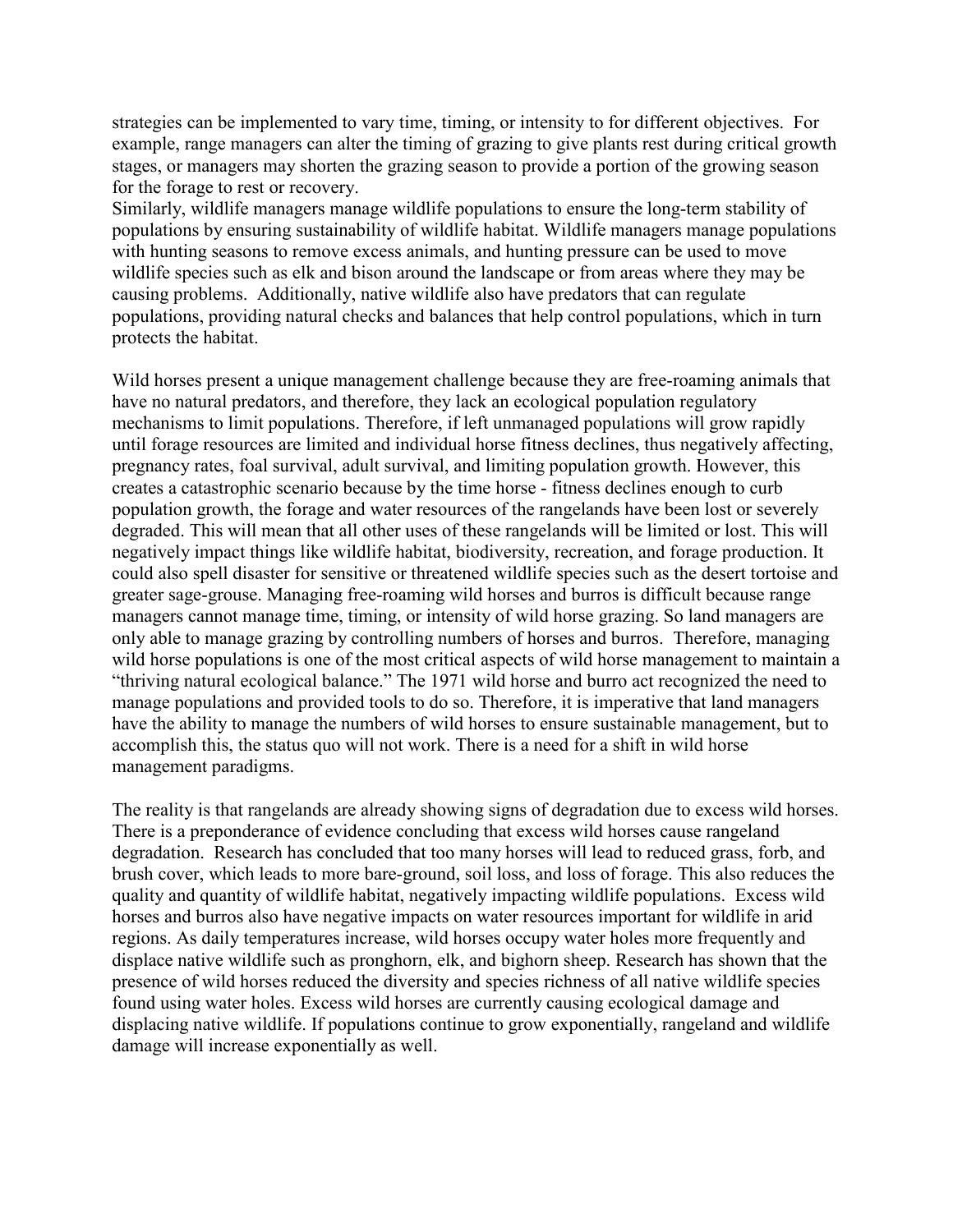Currently, the BLM has limited options to manage wild horse grazing in such a way to ensure sustainable management of rangelands. The BLM and US Forest Service conduct limited gathers and attempt to adopt horses and burros or send them to long-term, off-range holding facilities. They have explored the use of contraceptives and have had some limited success. However, the current management approach is not working. Wild horse and burro numbers continue to grow at a rapid pace, and the gather and adopt management model is not working. It is often suggested that allocating more land to wild horses would solve the problem; however, it would increase the scale and magnitude of the problem. Wild horses and burros have shown incredible resilience. With rapid population growth rates they would fill up any additional space provided, only offering temporary relief of the situation. Others have suggested that the BLM could use contraceptives more broadly; however, there is little research to support the suggestion that contraception alone can reduce current wild horse populations. Contraception can slow growth rates, but there are some real logistic concerns when you have horses inhabiting vast, remote, rugged areas that do not lend itself to easy access to the horses.

The reality of wild horse and burro management is that the BLM does not currently have the tools necessary to adequately manage wild horse and burros in a manner that will ensure a "thriving natural ecological balance." Actions must be taken to address the problem. We are in a triage situation if we do nothing we could have almost 500,000 horses by 2030years. The complexity of the wild horse problem suggests that the best path forward will be a combination of increased gathers to remove excess horses coupled with populations control strategies (contraception and sterilization) and increased adoptions to maintain populations at adequate levels. We must rely on collaborative solutions that have identified palatable management solutions across diverse groups of stakeholders that understand and recognize the reality of the wild horse and burro problem.

## **REFERENCES**

Boyd, C. S., Davies, K. W., & Collins, G. H. (2017). Impacts of feral horse use on herbaceous riparian vegetation within a sagebrush steppe ecosystem. *Rangeland ecology & management*, *70*(4), 411-417.

BLM Wild horse and Burro Data: Population Estimates: [https://www.blm.gov/programs/wild](https://www.blm.gov/programs/wild-horse-and-burro/about/data/population-estimates)[horse-and-burro/about/data/population-estimates](https://www.blm.gov/programs/wild-horse-and-burro/about/data/population-estimates) (Accessed July 10, 2019)

BLM. "Wild Free-Roaming Horses and Burros Act of 1971" (PDF). Bureau of Land Management [https://www.blm.gov/or/regulations/files/whbact\\_1971.pdf.](https://www.blm.gov/or/regulations/files/whbact_1971.pdf) (Accessed July 10, 2019).

Danvir, R. E. (2018). Multiple-use management of western US rangelands: wild horses, wildlife, and livestock. *Human–Wildlife Interactions*, *12*(1), 4.

Davies, K. W., Collins, G., & Boyd, C. S. (2014). Effects of feral free-roaming horses on semiarid rangeland ecosystems: an example from the sagebrush steppe. *Ecosphere*, *5*(10), 1-14.